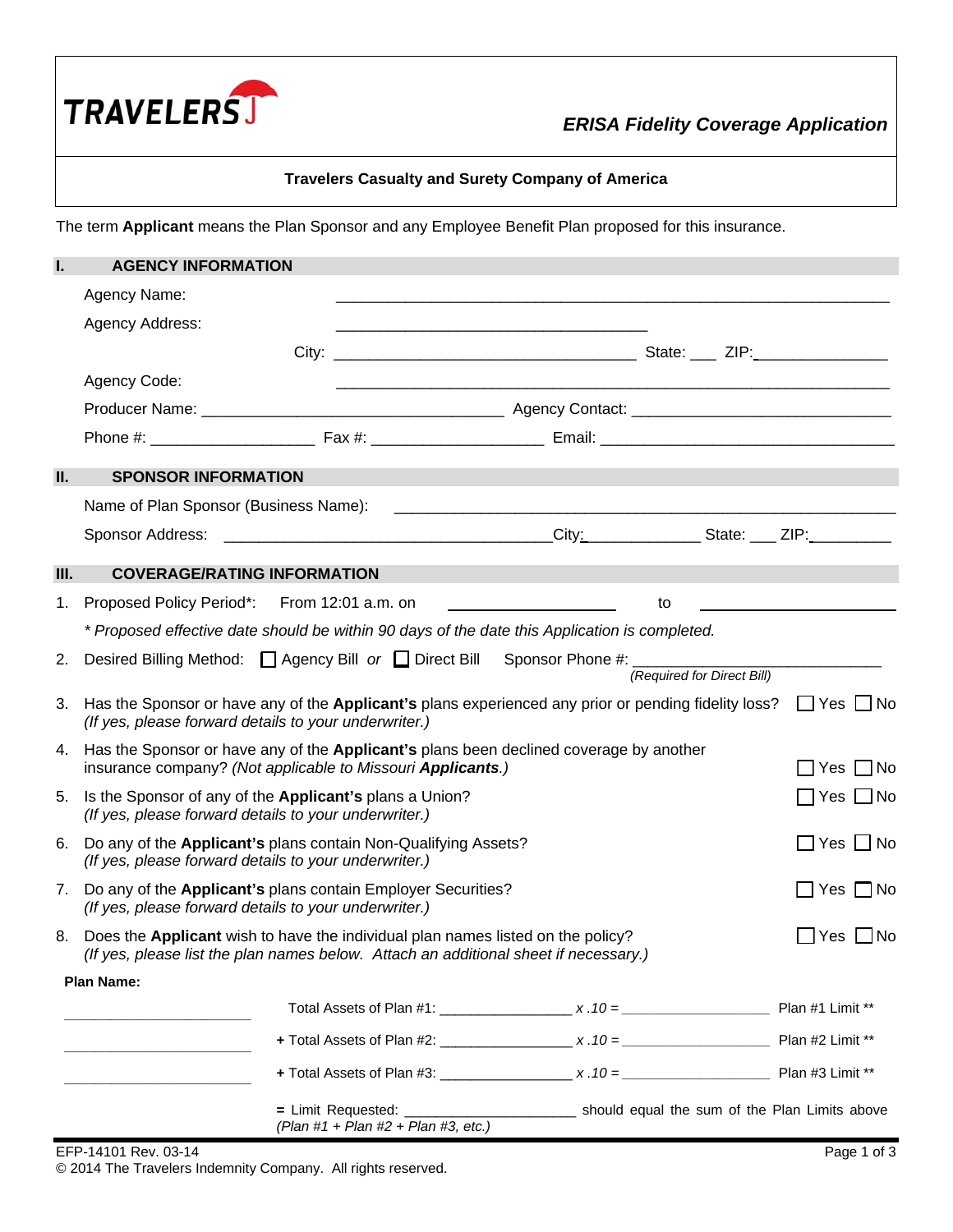**Notes**: The Travelers ERISA Fidelity Policy automatically insures all ERISA plans of the Sponsor. The Employee Retirement Income Security Act of 1974 (ERISA) requires a plan's fidelity bond to be no less than 10% of the funds handled by a Trustee/Fiduciary, with a maximum required Bond Limit of \$500,000 per plan\*\*. The Limit of Insurance for the Policy should at least equal the sum of the required ERISA coverage limit for each individual plan. The Travelers ERISA Policy contains a unique *Inflation Guard* feature unless this coverage is removed by endorsement to the policy. This feature automatically provides a limit of insurance, per plan, adjusted at the plan's fiscal anniversary date, equal to the limit of insurance required by ERISA.

\*\*ERISA may require a plan coverage limit to exceed \$500,000 if a plan holds non-qualifying assets or employer securities. Coverage limits above \$500,000 are available for these plans, but require prior Company approval.

## **IV. COMPENSATION NOTICE**

## **Important Notice Regarding Compensation Disclosure**

For information about how Travelers compensates independent agents, brokers, or other insurance producers, please visit this website: http://www.travelers.com/w3c/legal/Producer\_Compensation\_Disclosure.html

If you prefer, you can call the following toll-free number: 1-866-904-8348. Or you can write to us at Travelers, Enterprise Development, One Tower Square, Hartford, CT 06183.

## **V. FRAUD WARNINGS**

## *Attention: Insureds in Alabama, Arkansas, D.C., Maryland, New Mexico, and Rhode Island*

Any person who knowingly (or willfully in MD) presents a false or fraudulent claim for payment of a loss or benefit or who knowingly (or willfully in MD) presents false information in an application for insurance is guilty of a crime and may be subject to fines and confinement in prison.

#### *Attention: Insureds in Colorado*

It is unlawful to knowingly provide false, incomplete, or misleading facts or information to an insurance company for the purpose of defrauding or attempting to defraud the company. Penalties may include imprisonment, fines, denial of insurance, and civil damages. Any insurance company or agent of an insurance company who knowingly provides false, incomplete, or misleading facts or information to a policyholder or claimant for the purpose of defrauding or attempting to defraud the policyholder or claimant with regard to a settlement or award payable from insurance proceeds shall be reported to the Colorado Division of Insurance within the Department of Regulatory Agencies.

#### *Attention: Insureds in Florida*

Any person who knowingly and with intent to injure, defraud, or deceive any insurer files a statement of claim or an application containing any false, incomplete, or misleading information is guilty of a felony of the third degree.

#### *Attention: Insureds in Kentucky, New Jersey, New York, Ohio, and Pennsylvania*

Any person who knowingly and with intent to defraud any insurance company or other person files an application for insurance or statement of claim containing any materially false information or conceals for the purpose of misleading, information concerning any fact material thereto commits a fraudulent insurance act, which is a crime and subjects such person to criminal and civil penalties. (In New York, the civil penalty is not to exceed five thousand dollars (\$5,000) and the stated value of the claim for each such violation.)

#### *Attention: Insureds in Louisiana, Maine, Tennessee, Virginia, and Washington*

It is a crime to knowingly provide false, incomplete, or misleading information to an insurance company for the purpose of defrauding the company. Penalties include imprisonment, fines, and denial of insurance benefits.

#### *Attention: Insureds in Oregon*

Any person who knowingly presents a false or fraudulent claim for payment of a loss or benefit or who knowingly presents false information in an application for insurance may be guilty of a crime and may be subject to fines and confinement in prison.

## *Attention: Insureds in Puerto Rico*

Any person who knowingly and with the intention of defrauding presents false information in an insurance application, or presents, helps, or causes the presentation of a fraudulent claim for the payment of a loss or any other benefit, or presents more than one claim for the same damage or loss, shall incur a felony and, upon conviction, shall be sanctioned for each violation with the penalty of a fine of not less than five thousand dollars (\$5,000) and not more than ten thousand dollars (\$10,000), or a fixed term of imprisonment for three (3) years, or both penalties. Should aggravating circumstances be present, the penalty thus established may be increased to a maximum of five (5) years; if extenuating circumstances are present, it may be reduced to a minimum of two (2) years.